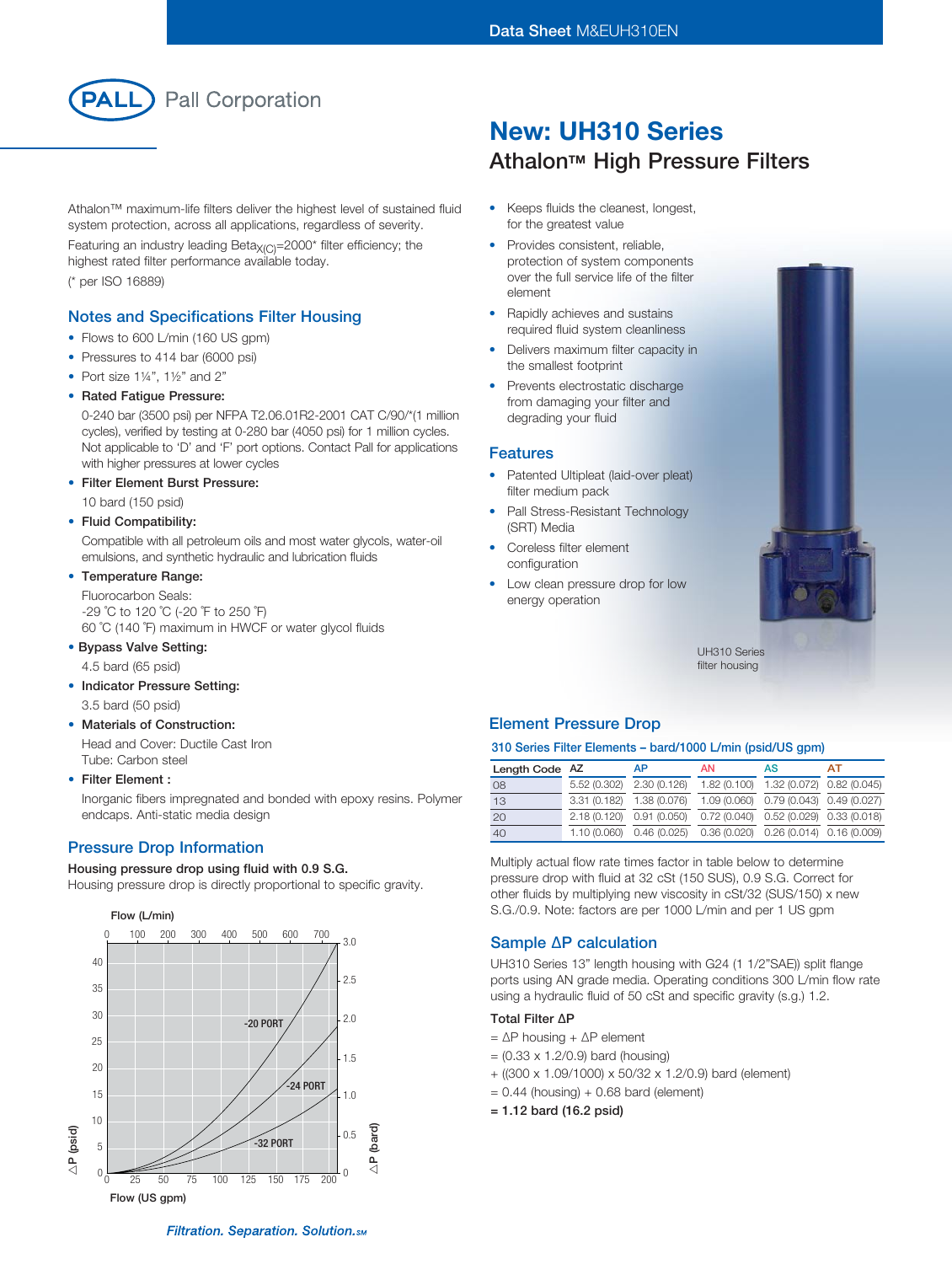## Ordering Information

## For new installations, select one complete part number from each section below

## Section 1 Housing P/N: UH310



Note: Pall Athalon filter housings are supplied without filter elements or warning devices fitted. Never operate the filter unless a filter element is fitted and all warning device ports are sealed.

Note: Z indicates fluorocarbon seals are standard. Other options are available; contact Pall. Housing P/N designates indicator port fitted with a plastic shipping plug.

| Table A               | Table B                                 |
|-----------------------|-----------------------------------------|
| Port & Length Options | <b>Bypass &amp; Orientation Options</b> |
| Tables 1, 2 and 3     | Tables 4                                |
| A2008Z                | C, G or GH                              |
| A2013Z                | C, G or GH                              |
| A2020Z                | C or G                                  |
| A2408Z                | C, G or GH                              |
| A2413Z                | C, G or GH                              |
| A2420Z                | C or G                                  |
| A3213Z                | C, G or GH                              |
| A3220Z                | C or G                                  |
| C2008Z                | C, G or GH                              |
| C2013Z                | C, G or GH                              |
| C2020Z                | C or G                                  |
| C2408Z                | C, G or GH                              |
| C2413Z                | C, G or GH                              |
| C2420Z                | C or G                                  |
| C3213Z                | C, G or GH                              |
| C3220Z                | C or G                                  |
| D2408Z                | G or GH                                 |
| D2413Z                | G or GH                                 |
| D2420Z                | G                                       |
| D3213Z                | G or GH                                 |
| D3220Z                | G                                       |
| E2008Z                | C, G or GH                              |
| E2013Z                | C, G or GH                              |
| E2020Z                | C or G                                  |
| E2408Z                | C, G or GH                              |
| E2413Z                | C, G or GH                              |
| E2420Z                | C or G                                  |
| E3213Z                | C, G or GH                              |
| E3220Z                | C or G                                  |
| E3240Z                | C or G                                  |
| F2008Z                | G or GH                                 |
| F2013Z                | G or GH                                 |
| F2020Z                | G                                       |
| F2408Z                | G or GH                                 |
| F2413Z                | G or GH                                 |
| F2420Z                | G                                       |
| F3213Z                | G or GH                                 |
| F3220Z                | G                                       |
| G2008Z                | C, G or GH                              |
| G2013Z                | C, G or GH                              |
| G2020Z                | C or G                                  |
| G2408Z                | C, G or GH                              |
| G2413Z                | C, G or GH                              |
| G2420Z                | C or G                                  |
| G3213Z                | C, G or GH                              |
| G3220Z                | C or G                                  |
| G3240Z                | C or G                                  |

#### Table 1: Housing Port Options

| Code | Port Style                | Max. Operating Pressure |
|------|---------------------------|-------------------------|
| A    | SAE J1926 straight thread | 414 bar (6000 psi)      |
| C    | BSP ISO 228 threads       | 414 bar (6000 psi)      |
| D    | Flange J518C code 61      | 207 bar (3000 psi)      |
| E    | Flange J518C code 62      | 414 bar (6000 psi)      |
| F    | ISO 6162 split flange     | 250 bar (3625 psi)      |
| G    | ISO 6162 split flange     | 400 bar (5800 psi)      |
|      |                           |                         |

Table 3: Housing Length and Seal Options

 $\mathbb{R}$ 

## Table 2: Port Size

| Code | Port Style     |     | Code Length and Seal Material          |
|------|----------------|-----|----------------------------------------|
| 20   | 1 1/4" nominal | 087 | 8" nominal length, fluorocarbon seals  |
| 24   | 1 1/2" nominal | 13Z | 13" nominal length, fluorocarbon seals |
| 32   | 2" nominal     | 20Z | 20" nominal length, fluorocarbon seals |
|      |                | 40Z | 40" nominal length, fluorocarbon seals |

#### Table 4: Bypass Valve and Service Options

| Code      | <b>Bypass Valve and Service Type</b>                           |  |  |
|-----------|----------------------------------------------------------------|--|--|
| C         | 4.5 bard (65 psid) bypass valve with reverse flow. Cap service |  |  |
| G         | 4.5 bard (65 psid) bypass valve, Cap service                   |  |  |
| <b>GH</b> | 4.5 bard (65 psid) bypass valve, Head service                  |  |  |

## Seal Kit P/N: SH 310 SKZ

\*Other seal material options are available; Contact Pall.

## Section 2 Element P/N: UE 310

Note: Z indicates fluorocarbon seals are standard. Table 5 Table 3 Other options are available; contact Pall.

### Table 5: Filter Element Options

| Code            | $B_{X(C)} \ge 2000$ based on ISO 16889 | CST Rating* | * CST: Cyclic<br><b>Stabilization Test</b> |
|-----------------|----------------------------------------|-------------|--------------------------------------------|
| <b>AZ</b>       | З                                      | 07/04/01    | to determine filter                        |
| AP              | 5                                      | 11/08/03    | rating under stress                        |
| AN              |                                        | 13/09/04    | conditions, based<br>on SAE ARP4205        |
| AS              | 12                                     | 15/11/06    |                                            |
| $\overline{AT}$ | 25                                     | 16/14/08    |                                            |

## Section 3 (At least one Differential Pressure Indicator or 'B' type blanking plug must be ordered) Differential Pressure Indicator P/N:

## $RC \Box$  Z091 Z Table 6 Table 7

Note: If no differential pressure indicator is selected, 'B' type blanking plug (P/N HC9000A104Z) must be ordered separately and fitted to replace the plastic shipping plug.

Note: Z indicates fluorocarbon seals are standard. Other options are available; contact Pall.

#### Table 6: Indicator Options

| For applications with operating conditions less than 200 bar (3000 psi)    |                                                                                            |  |  |  |
|----------------------------------------------------------------------------|--------------------------------------------------------------------------------------------|--|--|--|
| Code                                                                       | <b>Brass Option indicator</b>                                                              |  |  |  |
| A218M                                                                      | Electrical switch (SPDT) with Hirschmann connector                                         |  |  |  |
| A218R                                                                      | Electrical switch (SPDT) with Hirschmann connector<br>with Red and Green LED indicators    |  |  |  |
| A219D                                                                      | Visual indicator                                                                           |  |  |  |
| For applications with operating conditions greater than 200 bar (3000 psi) |                                                                                            |  |  |  |
| Code                                                                       | Stainless Steel indicator                                                                  |  |  |  |
| 778NZ                                                                      | Visual filter with thermal lockout                                                         |  |  |  |
| 861CZ                                                                      | Electrical Switch (SPDT) with 6" leads                                                     |  |  |  |
| 861CZ*                                                                     | Electrical switch (SPDT) with Hirschmann connector                                         |  |  |  |
| 771BZ                                                                      | Electrical switch (SPDT) with 3-pin                                                        |  |  |  |
|                                                                            | Other options available; contact Pall.<br>* Requires YM suffix after SS code from Table 7. |  |  |  |
|                                                                            | Table 7: Differential Pressure Indicator Material                                          |  |  |  |
| Code                                                                       | <b>Pressure Setting</b>                                                                    |  |  |  |
| Omit                                                                       | Brass Indicator: use at operating pressures<br>< 200 bar (3000 psi)                        |  |  |  |

Stainless Steel Indicator: use at operating pressures

> 200 bar (3000 psi) Other setting options are available; contact Pall.

SS